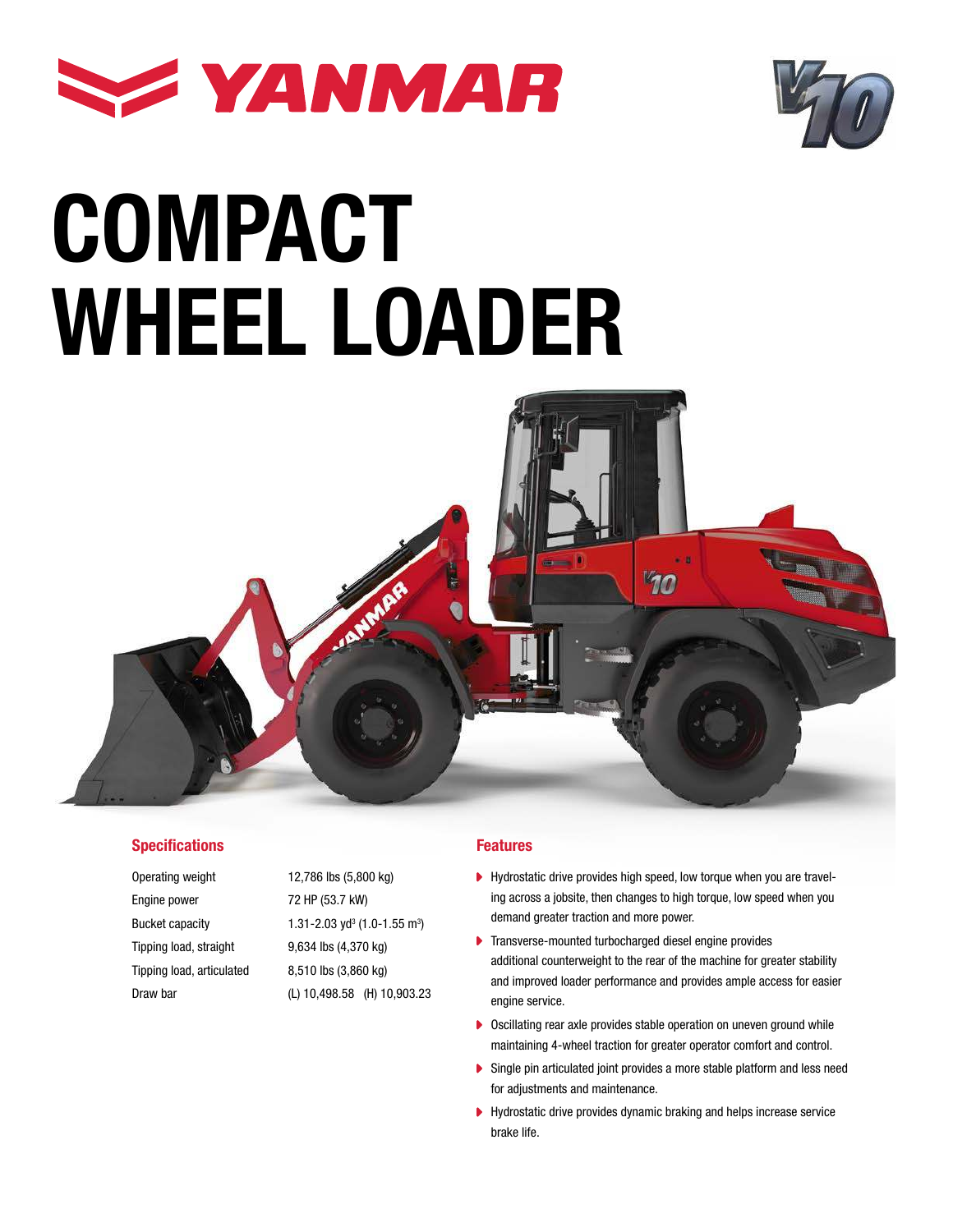# SPECIFICATIONS

#### OPERATING DATA, STANDARD EQUIPMENT

| Operating weight (SAE J 1197)                         | 12,787 lbs (5,800 kg) |
|-------------------------------------------------------|-----------------------|
| Tipping load, straight at full reach (ISO 14397-1)    | 9,634 lbs (4,370 kg)  |
| Tipping load, articulated at full reach (ISO 14397-1) | 8,510 lbs (3,860 kg)  |
| Total length, bucket on ground                        | 17' 3" (5,270 mm)     |
| Total width                                           | $6'$ 5" (1,950 mm)    |
| Turning radius at outside bucket edge                 | 14' 6" (4,445 mm)     |
| Wheelbase                                             | 7' 3" (2,220 mm)      |
| Total height (top of cab)                             | $9'1''$ (2,765 mm)    |

#### ENGINE

| Manufacturer, model                        | YANMAR 4TNV98CT                                                                                 |
|--------------------------------------------|-------------------------------------------------------------------------------------------------|
| Type                                       | Turbo diesel engine with intercooler, exhaust-gas optimised,<br>EPA Tier 4 Final / EC stage III |
| Combustion                                 | 4-stroke cycle, Common Rail injection                                                           |
| Number of cylinders                        | 4 in line                                                                                       |
| <b>Displacement</b>                        | 3.2 Liter                                                                                       |
| Net power rating at 2,200 rpm (SAE J 1349) | 72 hp (53.7 kW)                                                                                 |
| Max. torque                                | 218 lb ft (295 Nm) @ 1,365 rpm                                                                  |
| Cooling system                             | Water                                                                                           |

#### ELECTRICAL SYSTEM

| Nominal voltage   | 12V                    |
|-------------------|------------------------|
| Battery           | 12 V / 100 Ah          |
| Generator         | 14V/80A                |
| Starter           | 12 V / 3.5 hp (3.0 kW) |
| Cold-starting aid | Glow plugs             |
|                   |                        |

Lighting system in compliance with US/ISO standards, H7 headlamps.

#### POWER TRANSMISSION

Hydrostatic drive, closed circuit, independent from loader hydraulics. Perfected driving automatics, automatic optimisation and adjustment of drawbar pull and speed. Hydraulic motor power shift providing two speed ranges. Infinitely variable speed control forward and reverse. 4-wheel drive from reduction gear on rear axle via cardan shaft to front axle. Inching pedal for sensitive driving and stopping at high rpm.

| 4 speeds:        |                                      |
|------------------|--------------------------------------|
| Standard version | $0 - 12.4$ mph $(0 - 20$ km/h)       |
| S version        | 0 - 22.4 mph (0 - 36 km/h            |
| Drawbar pull     | "Low" 10,498 lbs - "High" 10,903 lbs |

#### AXLES

Rigid front axle with 35% limited slip differential. Oscillating rear axle with 35% limited slip differential. Center-mounted disc brake. Rear axle weights, 661 lbs (300 kg) are standard.  $\bigcap$ 

| <b>TIRES</b>     |                                                                                               |
|------------------|-----------------------------------------------------------------------------------------------|
| Standard         | 405/70 R 20 SPT 9 Dunlop                                                                      |
| <b>BRAKES</b>    |                                                                                               |
| Service brake:   | Hydraulically actuated center-mounted disc brake,<br>acting on all 4 wheels via 4-wheel drive |
| Auxiliary brake: | Hydrostatic drive provides dynamic braking                                                    |

#### STEERING

Articulated, 2 steering cylinders with final positioning damping on both sides, fully hydraulic through Load-Sensing priority valve, quick and easy steering even at engine idle-running speed. Total steering angle 80 deg.

#### FLUID CAPACITIES

| Fuel tank                     | 29.1 gal (110 l) |
|-------------------------------|------------------|
| Hydraulic system (incl. tank) | 23.2 gal (88 l)  |



#### HYDRAULIC SYSTEM Max. pump capacity

| Max. pump capacity    | 20.3 gpm (77 l/min) |
|-----------------------|---------------------|
| Max. working pressure | 3,626 psi (250 bar) |
|                       |                     |

Control unit: Proportional hydraulic valve with 3 control circuits, supplying work functions "Lift / Lower", "Dump / Tilt-back with high-speed control" and "3<sup>rd</sup> control circuit (1st additional control circuit)". Simultaneous, independent control of all movements. Hydraulic cylinders: 1 lifting cylinder, 1 tilt cylinder, all dual-action

The thermostatically controlled oil circuit ensures that the oil temperature is promptly reached and avoids overheating. Return filter installed in hydraulic tank allows for ecofriendly replacement of filter elements.

Fingertip control for 3rd control circuit, electro-proportional, oil flow limitation via machine function display, continuous operation. Installation on loader frame incl. couplings.

Hydraulically switchable float position by overdriving the pressure point "Lower" on the joystick, electrically switchable continuous operation function.

Single, four-way control lever (joystick) with integrated direction-of-travel switch and switch for additional control circuit.

#### LOADER FRAME

| Loader installation featuring true parallel linkage and hydraulic quick coupler |                                             |  |  |
|---------------------------------------------------------------------------------|---------------------------------------------|--|--|
| General-purpose bucket (SAE J 742)                                              | 1.31 vd <sup>3</sup> (1.00 m <sup>3</sup> ) |  |  |
| Lift capacity at ground level (SAE J 732)                                       | 13.725 lbf (61.000 N)                       |  |  |
| Breakout force at bucket edge (SAE J 732)                                       | 12,375 lbf (55,000 N)                       |  |  |

#### FORK LIFT ATTACHMENT

| Operating load (SAE J 1197), over the total lift and steering range            | 5,291 lbs (2,400 kg)* |
|--------------------------------------------------------------------------------|-----------------------|
| Operating load in transport position, above ground level, total steering range | 6,834 lbs (3,100 kg)* |
| Width of fork carrier                                                          | 4' 1" (1,240 mm)      |
| Length fork tines $4" \times 1.8"$ (100 mm $\times$ 45 mm)                     | $3'$ 7" (1,100 mm)    |
| Stability factor on level and solid ground                                     | 1.25                  |
| Load center from fork attachment point                                         | $20"$ (500 mm)        |

Rubber-mounted full-vision steel cab, ROPS (EN ISO 3471) and FOPS\*\* (EN ISO 3449) certified. Cab featuring two doors, intermittent wipers and washer (front and rear), tinted panoramic safety glass, sliding window on left-hand side.

Driver's seat MSG 85 (comfort version), with hydraulic cushioning, extra-high backrest, lumbar support, longitudinal and tilt adjustments, lap belt, in compliance with ISO 7096 and ISO 6683. Cab heating with 3-speed heater fan (choice fresh air/recirculating air) and windshield defroster, front and rear.

Standard: Air conditioning. Back-up alarm for reverse travel. Battery disconnector. Guard for fan wheel and V-belt. Immobilizer, electronic, keypad operation. 2 working floodlights, front. 2 working floodlight, rear. Rear axle weights, approx. 660 lbs (300 kg). Steering wheel with height and tilt adjustment.

| Cab exterior noise level                                                       | 101 dB (A) |
|--------------------------------------------------------------------------------|------------|
| Cab interior noise level                                                       | 74 dB (A)  |
| Noise level values measured in compliance with Directive 2000/14/EC and EN474. |            |

\*With rear axle weights \*\*FOPS-approved only with skylight guard (optional)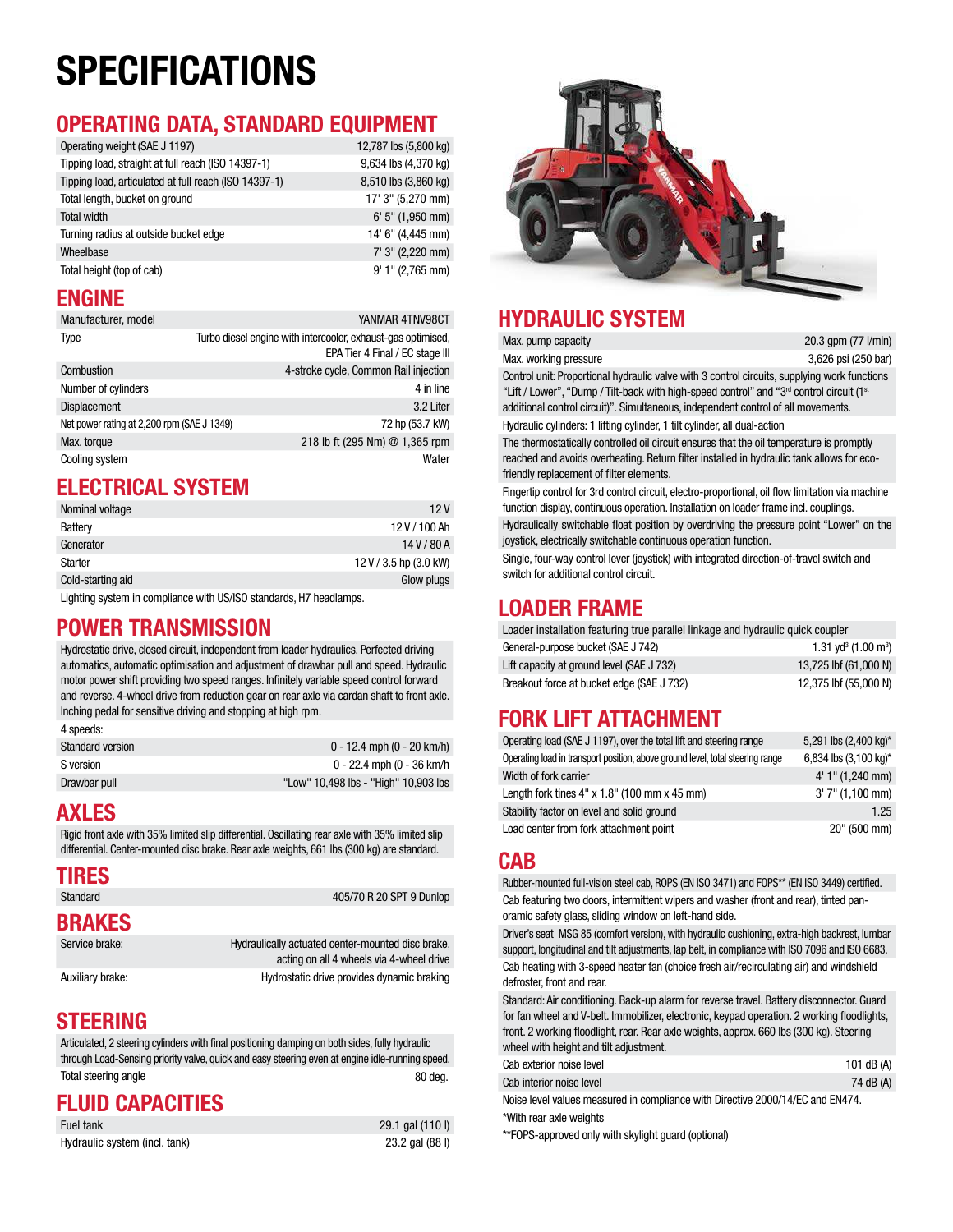#### DIMENSIONS: GENERAL-PURPOSE BUCKET





FORK LIFT ATTACHMENT



#### BUCKET TYPE

|                                                   | Capacity                                      | Density                                           | Width              | Dump height                 |
|---------------------------------------------------|-----------------------------------------------|---------------------------------------------------|--------------------|-----------------------------|
| General-purpose bucket, quick coupler (QC), teeth | 1.31 yd <sup>3</sup> (1.00 m <sup>3</sup> )   | 3,000 lbs/yd <sup>3</sup> $(1.8 \text{ t/m}^3)$   | $6'$ 5" (1,950 mm) | $8' 8'' (2,635 \text{ mm})$ |
| General-purpose bucket, QC, bolt-on cutting edge  | 1.31 yd <sup>3</sup> (1.00 m <sup>3</sup> )   | 3,000 lbs/yd <sup>3</sup> $(1.8 \text{ t/m}^3)$   | $6'$ 5" (1,950 mm) | $8'$ 6" (2,595 mm)          |
| Earth bucket, QC, teeth                           | 1.44 yd <sup>3</sup> (1.10 m <sup>3</sup> )   | 2,700 lbs/yd <sup>3</sup> (1.6 t/m <sup>3</sup> ) | $6'$ 5" (1,950 mm) | $8'$ 6" (2,585 mm)          |
| Earth bucket, QC, bolt-on cutting edge            | 1.44 yd <sup>3</sup> (1.10 m <sup>3</sup> )   | 2,700 lbs/yd <sup>3</sup> $(1.6 \text{ t/m}^3)$   | $6'$ 5" (1,950 mm) | $8'$ 4" (2,545 mm)          |
| Light-material bucket, QC, bolt-on cutting edge   | 1.77 yd <sup>3</sup> (1.35 m <sup>3</sup> )   | 2,000 lbs/yd <sup>3</sup> $(1.2 \text{ t/m}^3)$   | $6'$ 9" (2,050 mm) | $8'3''$ (2,510 mm)          |
| Light-material bucket, QC, bolt-on cutting edge   | $2.03$ yd <sup>3</sup> (1.55 m <sup>3</sup> ) | 1,333 lbs/yd <sup>3</sup> (0.8 t/m <sup>3</sup> ) | $7'$ 3" (2,200 mm) | $8'$ 2" (2,485 mm)          |
| Multi-purpose bucket, QC                          | 1.18 yd <sup>3</sup> (0.90 m <sup>3</sup> )   | 2,700 lbs/yd <sup>3</sup> $(1.6 \text{ t/m}^3)$   | $6'$ 5" (1,950 mm) | $8'$ 7" (2,610 mm)          |
| Side-dump bucket, QC, without teeth               | 1.11 yd <sup>3</sup> (0.85 m <sup>3</sup> )   | 3,000 lbs/yd <sup>3</sup> $(1.8 \text{ t/m}^3)$   | $6'$ 9" (2,050 mm) | 8'3''(2,515mm)              |
| High-tip bucket, QC, without teeth                | 1.31 yd <sup>3</sup> (1.00 m <sup>3</sup> )   | 2,000 lbs/yd <sup>3</sup> $(1.2 \text{ t/m}^3)$   | $6'$ 9" (2,050 mm) | 12' 7" (3,835 mm)           |
| Quarry bucket, QC                                 | 1.18 yd <sup>3</sup> (0.90 m <sup>3</sup> )   | 3,000 lbs/yd <sup>3</sup> $(1.8 \text{ t/m}^3)$   | $6'$ 9" (2,050 mm) | $8'$ 7" (2,610 mm)          |
| Loading bucket with 4 prongs                      | 1.37 yd <sup>3</sup> (1.05 m <sup>3</sup> )   | 3,000 lbs/yd <sup>3</sup> $(1.8 \text{ t/m}^3)$   | $6'$ 9" (2,050 mm) | $8'$ 7" (2,625 mm)          |
| <b>EXAMPLES OF MATERIAL DENSITIES</b>             |                                               |                                                   |                    |                             |

| Earth (top soil):                      |                                                                                      | $2,550$ lbs/yd <sup>3</sup> (1,512 kg/m <sup>3</sup> ) Clay (dry), clay & gravel (wet), earth with sand & gravel: | $3,100$ lbs/yd <sup>3</sup> (1,839 kg/m <sup>3</sup> ) |
|----------------------------------------|--------------------------------------------------------------------------------------|-------------------------------------------------------------------------------------------------------------------|--------------------------------------------------------|
| Earth (dry):                           | $2,650$ lbs/yd <sup>3</sup> (1,572 kg/m <sup>3</sup> ) Gravel (sandy), gravel (wet): |                                                                                                                   | 3,700 lbs/yd <sup>3</sup> (2,195 kg/m <sup>3</sup> )   |
| Earth (moist), clay with gravel (dry): |                                                                                      | $3,000$ lbs/yd <sup>3</sup> (1,780 kg/m <sup>3</sup> ) Clay (natural bed), clay (wet)                             | 3,500 lbs/yd <sup>3</sup> (2,077 kg/m <sup>3</sup> )   |
| Earth (compacted), gravel (dry):       | 3,000 lbs/yd <sup>3</sup> (1,780 kg/m <sup>3</sup> )                                 |                                                                                                                   |                                                        |